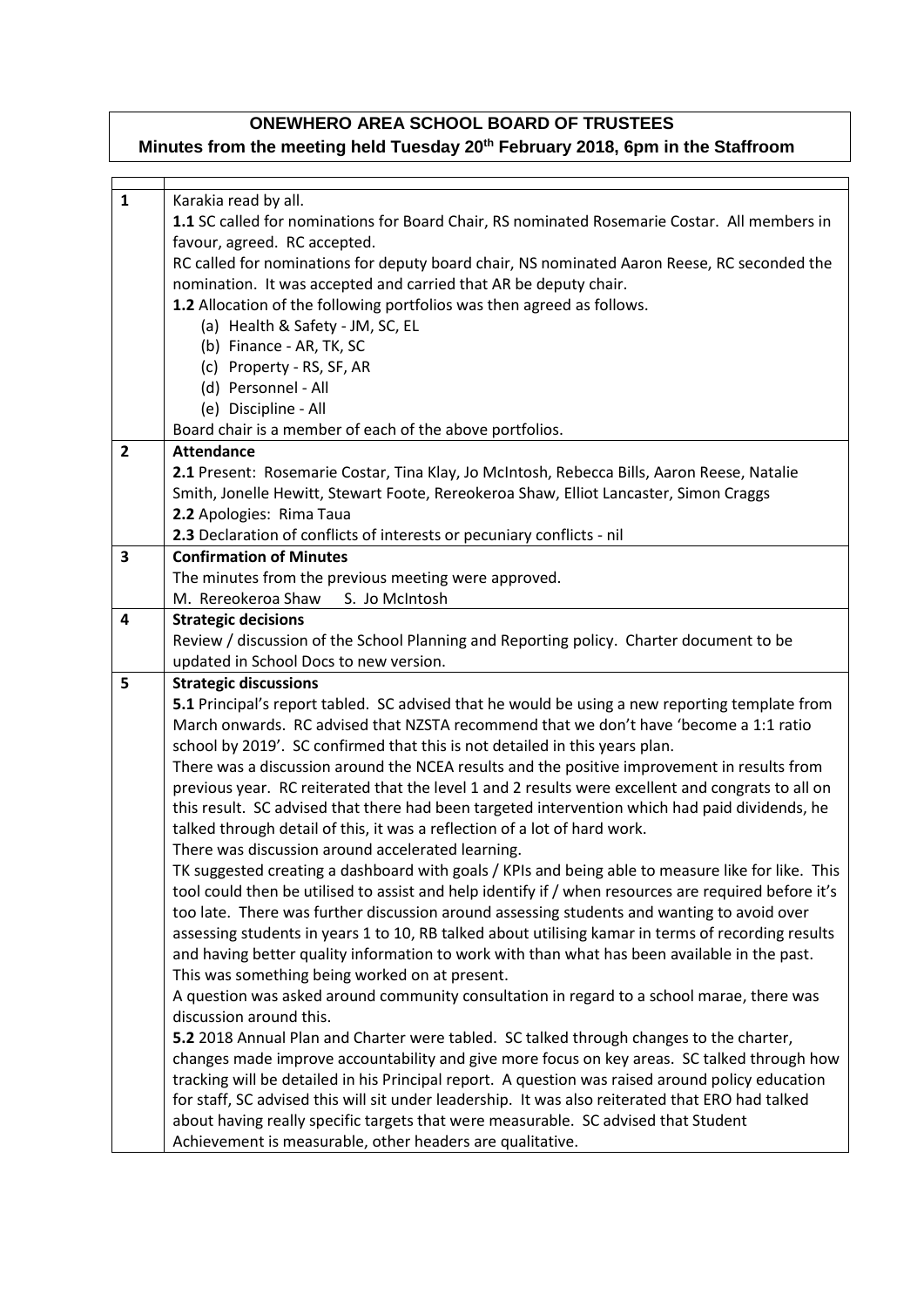|                         | 5.3 Student achievement data tabled. There was discussion around the report and how we are            |  |  |  |
|-------------------------|-------------------------------------------------------------------------------------------------------|--|--|--|
|                         | engaging to achieve. There was further discussion on format of parent interviews and                  |  |  |  |
|                         | reporting.                                                                                            |  |  |  |
|                         | 5.4 SENCO report (term 4, 2017) was tabled.                                                           |  |  |  |
|                         | 5.5 2018 Staffing Entitlement was tabled. SC gave a brief outline and there was a discussion on       |  |  |  |
|                         | bank staffing and status of this.                                                                     |  |  |  |
| 6                       | <b>Monitoring and Review</b>                                                                          |  |  |  |
|                         | 6.1 Policies assured by principal as follows:                                                         |  |  |  |
|                         | a) EEO Policy, SC confirmed that this is now being followed.                                          |  |  |  |
|                         | b) Vetting requirements for non-teachers assured by SC.                                               |  |  |  |
|                         | Documentation available in Stacey's office.                                                           |  |  |  |
|                         | 6.2 Finance Reports were tabled.                                                                      |  |  |  |
|                         | a) November 2017                                                                                      |  |  |  |
|                         | b) December 2017                                                                                      |  |  |  |
|                         | There was a discussion around interim versus final report for Dec 2017. Dec report will change        |  |  |  |
|                         | due to invoices from last year not being paid. There was a discussion around \$20K income not         |  |  |  |
|                         | being received by OAS from one of the International homestays (that took place in Jul/Aug             |  |  |  |
|                         | $2017$ ).                                                                                             |  |  |  |
|                         | RESOLUTION That the November and December 2017 financial reports be accepted.                         |  |  |  |
|                         | S. Simon Craggs<br>M. Rebecca Bills                                                                   |  |  |  |
|                         | c) Revised 2018 draft budget - SC talked through the changes and updated deficit figure.              |  |  |  |
|                         | The final budget will be able to be completed after 1 <sup>st</sup> of March when we know             |  |  |  |
|                         | confirmed income from MOE. There was discussion around this. Donations / invoicing                    |  |  |  |
|                         | discussed and clarified. There was clarification and discussion around increases versus               |  |  |  |
|                         | last year and what these were attributed to.                                                          |  |  |  |
|                         | RESOLUTION That the revised (version 2) 2018 draft budget be accepted as tabled.                      |  |  |  |
|                         | M. Jonelle Hewitt<br>S. Jo McIntosh                                                                   |  |  |  |
|                         | 6.3 Staff Report: RB talked through key points.                                                       |  |  |  |
|                         | RESOLUTION That the staff report be received.                                                         |  |  |  |
|                         | M. Rebecca Bills S. Rosemarie Costar                                                                  |  |  |  |
|                         | 6.4 Student Rep Report: EL talked through his report.                                                 |  |  |  |
|                         | RESOLUTION That the Student Rep report be received.                                                   |  |  |  |
|                         | S. Tina Klay<br>M. Elliot Lancaster                                                                   |  |  |  |
|                         | 6.5 Whanau verbal report: RS advised that there would be a blessing of the Hub on Friday at           |  |  |  |
|                         | 7am. Local kaumatua doing the blessing, all welcome.                                                  |  |  |  |
|                         | 6.6 Health & Safety Report: SC advised that there was no H&S report to date as the Feb                |  |  |  |
|                         | meeting is scheduled for tomorrow. The Injury and Incident report for Dec 17 and Jan 2018 was         |  |  |  |
|                         | tabled.                                                                                               |  |  |  |
| $\overline{\mathbf{z}}$ | <b>BOT Administration</b><br>7.1 General                                                              |  |  |  |
|                         | (a) There was a discussion around due dates for MOE 2018 Submissions. SC clarified that               |  |  |  |
|                         | the Annual Plan was due 1 <sup>st</sup> March and the Annual Report and AOV due 31 <sup>st</sup> May. |  |  |  |
|                         | (b) Health & PE Delivery Statement 2018 - 2019 (Draft) was tabled and there was a brief               |  |  |  |
|                         | discussion around sexuality education, SC advised this had been compiled with some                    |  |  |  |
|                         | consultation, it is clear there is an opt out option for this.                                        |  |  |  |
|                         | RESOLUTION That the Health & PE delivery statement 2018 - 2019 is approved.                           |  |  |  |
|                         | M. Simon Craggs<br>S. Tina Klay                                                                       |  |  |  |
|                         | (c) The existing Governance Manual was tabled and feedback sought, RC ran through a list              |  |  |  |
|                         | of changes to update the manual. Setting of Board fees for 2018 was tabled and agreed                 |  |  |  |
|                         | as follows: \$55 per meeting for trustees / \$75 per meeting for board chair.                         |  |  |  |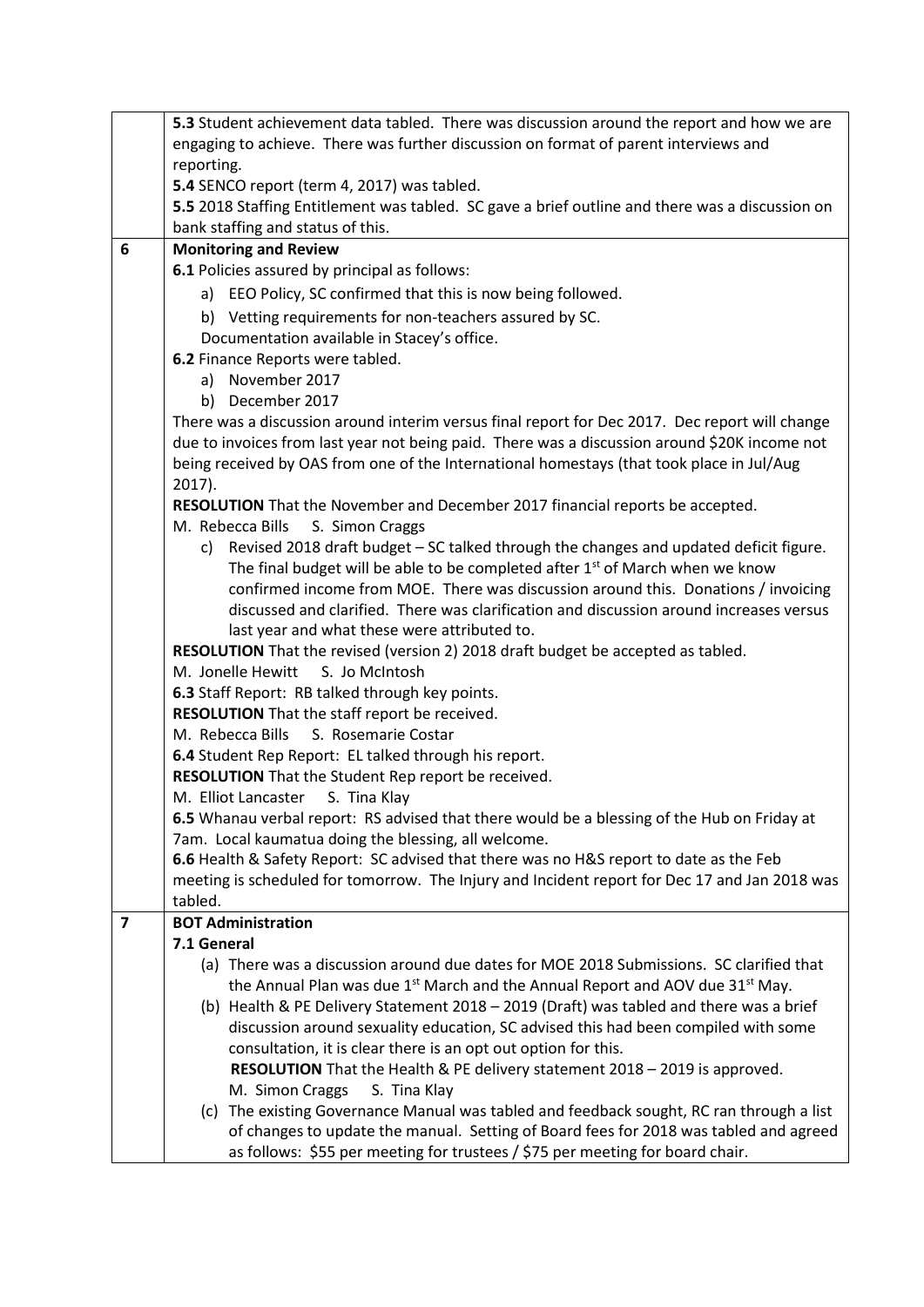|  | It was agreed that the OAS Governance Manual be ratified on the basis that the agreed        |
|--|----------------------------------------------------------------------------------------------|
|  | updates / changes are made and that the Board fees are set as per above amounts.             |
|  | S. Rereokeroa Shaw<br>M. Aaron Reese                                                         |
|  | There was further discussion around a Board code of conduct and that there is a              |
|  | confidentiality agreement currently being worked on for all Board members to sign to         |
|  | protect the school. This will be ready for the next meeting.                                 |
|  | There was a brief discussion around a community get together to increase whanau              |
|  | engagement.                                                                                  |
|  | A question was asked around new board members being able to (as part of induction            |
|  | process) speak to different areas of the school to get a better understanding of how         |
|  | everything works. SC confirmed that there was no issue with this.                            |
|  | (d) CARRY OVER - NZSTA Trustee professional development, no details published on NZSTA       |
|  | website to date.                                                                             |
|  | (e) Circular 2006/07 - Conflicts of interest for school trustees tabled. There was a         |
|  | discussion around the need for everyone to read and understand this document.                |
|  | (f) There was a discussion around the annual requirement to report to the community          |
|  | (data for whole school, not broken down therefore no individuals can be identified). SC      |
|  | advised that NCEA data had been reported to community.                                       |
|  | (g) CARRY OVER - External audit report, School health & safety systems, was received.        |
|  | 7.2 Action list from last meeting:                                                           |
|  | (a) November 2017                                                                            |
|  | 1. SC advised that the phone system was changing to Kiwilink VOIP as of next Monday.         |
|  | 2. Re bulk storage of chlorine for pools, RC advised that we can't legally store this volume |
|  | of chlorine.                                                                                 |
|  | 3. SC had followed up the outstanding credit card receipts/invoices that were required.      |
|  | 4. CARRY OVER - SC advised that the Tutor teachers reporting had not been completed as       |
|  | yet.                                                                                         |
|  | 5. SC advised that the new government may make changes to the Co-hort entry guidelines       |
|  | / requirements that this was not finalised and therefore he had put on hold.                 |
|  | 6. CARRY OVER - SC's PD proposal.                                                            |
|  | 7. Re the Emergency Kit detail to be followed up with KP with regard to our requirements,    |
|  | SC advised that first aid kit, student rolls and form of comms were all in place.            |
|  | 8. Re Insurance quotes to be completed on school houses, RC advised that she had a           |
|  | meeting booked with FMG at 9am this Friday.                                                  |
|  | (b) December (extraordinary meeting) 2017                                                    |
|  | 1. CARRY OVER - There was a discussion around the delay of receiving the completed 2016      |
|  | audit and it was highlighted that the end of year visit from the auditor for 2017 should     |
|  | have been completed by now.                                                                  |
|  | 7.3 Inwards correspondence                                                                   |
|  | (a) Email from Building & Compliance Management re 'Owners Inspection'.                      |
|  | (b) Email from Building & Compliance Management re 'No water test results received'.         |
|  | (c) Copy Right Licensing NZ re 'Reminder - your school is not licensed to copy'.             |
|  | (d) NZ Education Gazette (27 Nov 2017) - volume 96, number 21.                               |
|  | (e) NZ Education Gazette (11 Dec 2017) - volume 96, number 22.                               |
|  | (f) NZ Education Gazette (29 Jan 2018) - volume 97, number 1.                                |
|  | (g) NZSTA news: Nov/Dec 2017, issue 278.                                                     |
|  | (h) NZSTA 2018 Resource Annual.                                                              |
|  | (i) NZSTA 2018 AGM.                                                                          |
|  | (j) Email re Te Kura dual tuition.                                                           |
|  | (k) Emails (x2) from a parent re School buses / emergency procedures were discussed. SC      |
|  | talked through, communication had been a big issue.  The ability for drivers to make         |
|  |                                                                                              |